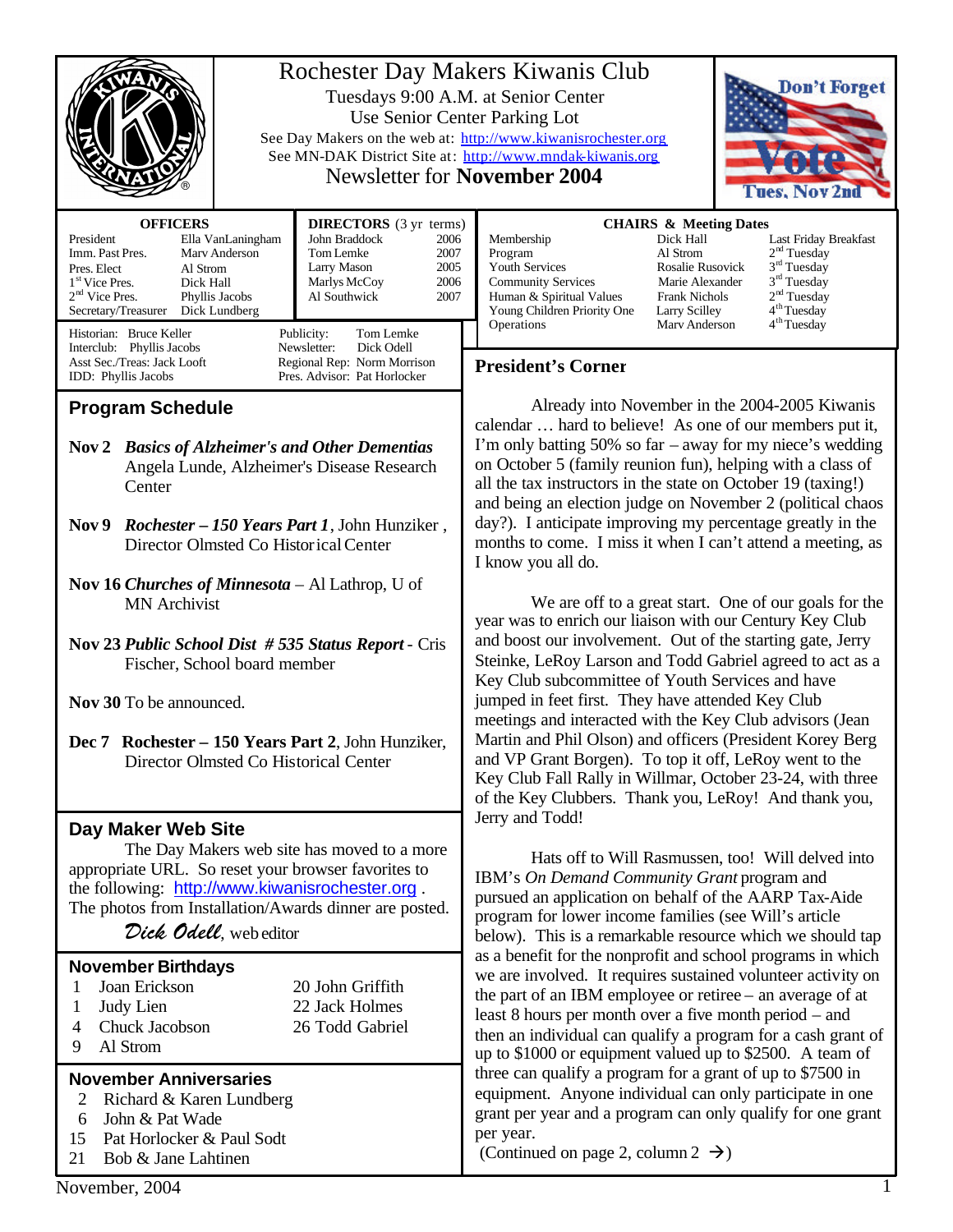# **Secretary/Treasurers Report – Oct '04**

| <b>Bank Balance 9/30/04:</b>   |                 | \$13,731.59 |
|--------------------------------|-----------------|-------------|
| <b>Administrative Account:</b> |                 | \$10,102.36 |
| Service Account:               |                 | \$3,065.77  |
| Hockey/YCPO:                   | $\mathcal{S}^-$ | 402.04      |
| Bike Repair:                   | $\mathcal{S}$   | 161.42      |

September Service Hour Statistics: 735 hours by 42 members, 55% Participation.

## **10/12/04 Board Meeting Highlights:**

Tom Lemke and Bob Wenner audited our books for the 2002/2003 year on September 21, and found them satisfactory.

Irv Nehring met with the Operations Committee and other interested parties on September 28<sup>th</sup> concerning a local Kiwanis Foundation. Bob Lahtinen will pursue getting the bylaws and other documents for the existing Downtown Club foundation.

## **COMMITTEE REPORTS**

**Membership-** The board approved membership applications from Steven Steele, Ronald King, and Sara King.

**Operations**- The board approved participation in the Senior Center's coupon book fund raiser with a profit to our club of \$5.00 per book. A chair person will be needed for this project. Discussed new interclub requirements from Kiwanis International.

Discussion of the next Century HS calendar project: Should we do calendars at other high schools? Need earlier in the year sales for corporate sponsors.

Bob Lahtinen found that the Downtown Club foundation was established in 1936.

**Community Service-** Potential new Rochester Police Department Project: Volunteers in Public Service is being considered and may be brought to the board next month.

Richard Lundberg, Secretary/Treasurer

#### **President's Corner** - **(Cont page 1)**

The key requirement is that the IBM employee or retiree register with the program and input their hours monthly – an easy task online, Will tells me.

What an outstanding contribution to the community on the part of IBM. And what a great contribution on Will's part to have followed through on this for the tax program. Thanks Will!

# Ella

#### **IBM On Demand Community Grant**.

The local AARP Tax-Aide program recently received an equipment grant of four IBM Thinkpads, valued at \$7396, to be used in the tax program. IBM ODC awards and grants are made to local not-for-profit and school programs based on local volunteer participation from IBM employees and retirees. The equipment will be used to support and enhance the program.

This tax season, volunteers in Olmsted and Dodge County assisted close to 3400 taxpayers and contributed over 4300 hours – a wonderful service for lower income families.

Special thanks to IBM for the generous grant and to all the IBMers in our group for the time they volunteered to the program. You all made it happen!

## Will Rasmussen